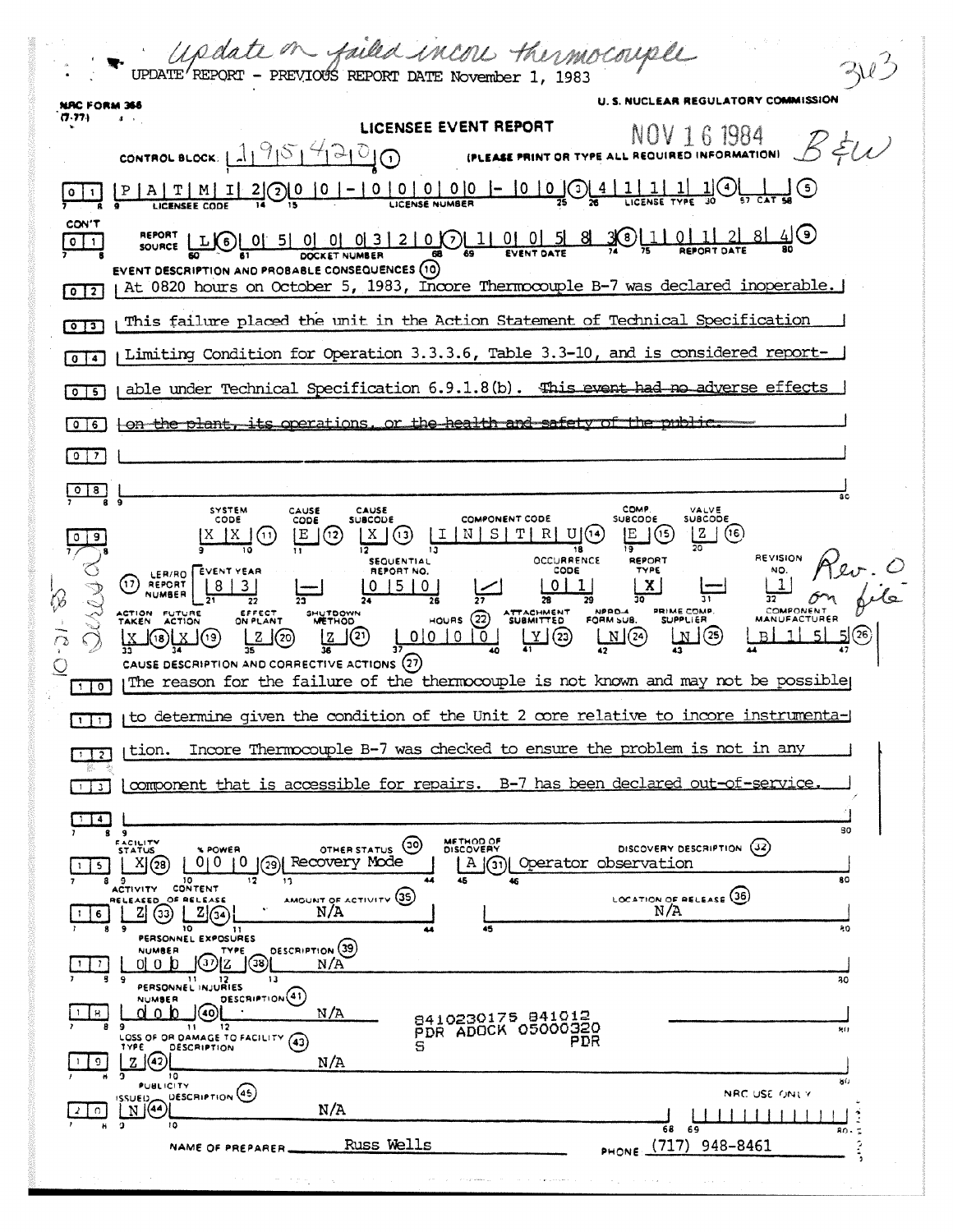Attachment 2 4410-84-L-0045

# LER 83-050/01X-1 EVENT DATE - October 5, 1983

# I. EXPLANATION OF THE OCCURRENCE

At 0820 hours on October 5, 1983, Incore Thermocouple 6-7 was declared inoperable.

To date, eleven (11) LER's, including this one, concern thermocouple failures. The others are LER 80-13, 80-41, 80-50, 80-53, 81-05, 81-13, 82-15, 81-10, 83-27, and 83-32.

There are now eighteen (18) of the fifty-two (52) Incore Thermocouples reported as being out-of-service (B-7, D-14, E-11, F-8, G-5, H-9, H-13,  $K-11$ ,  $K-12$ ,  $L-6$ ,  $L-11$ ,  $L-13$ ,  $M-7$ ,  $M-9$ ,  $N-8$ ,  $N-9$ ,  $0-6$ , and  $0-12$ ).

This failure placed the unit in the Action Statement of Technical Specification Limiting Condition for Operations 3.3.3.6, Table 3.3-10. This event is considered reportable under Technical Specification 6.9.1.8(b).

# II. CAUSE OF THE OCCURRENCE

The precise reason for the failure/erratic behavior of Incore Thermocouple 8-7 is not known and may not be possible to determine given the condition of the Unit 2 core relative to incore instrumentation.

### III. CIRCUMSTANCES SURROUNDING THE OCCURRENCE

At the time of the occurrence, the Unit 2 facility was in a long-term cold shutdown state. The reactor decay heat was being removed via loss to ambient. Throughout the event there was no effect on the Reactor Coolant System or the core.

#### IV. CORRECTIVE ACTIONS TAKEN OR TO BE TAKEN

The Incore Thermocouple was troubleshot to ensure that the problem is not in any component that is accessible for repairs. Based on the results of the troubleshooting, Incore Thermocouple 8-7 has been declared out-of-service. No further action is considered applicable.

# V. COMPONENT FAILURE DATA

The failed thermocouple was a Type K (Chrom1um/Alumel) thermocouple, Model No. DAZA-76-7R-16-1T-1C, supplied by Babcock and Wilcox, manufactured by Bel Fab, Inc.

Document ID 0017A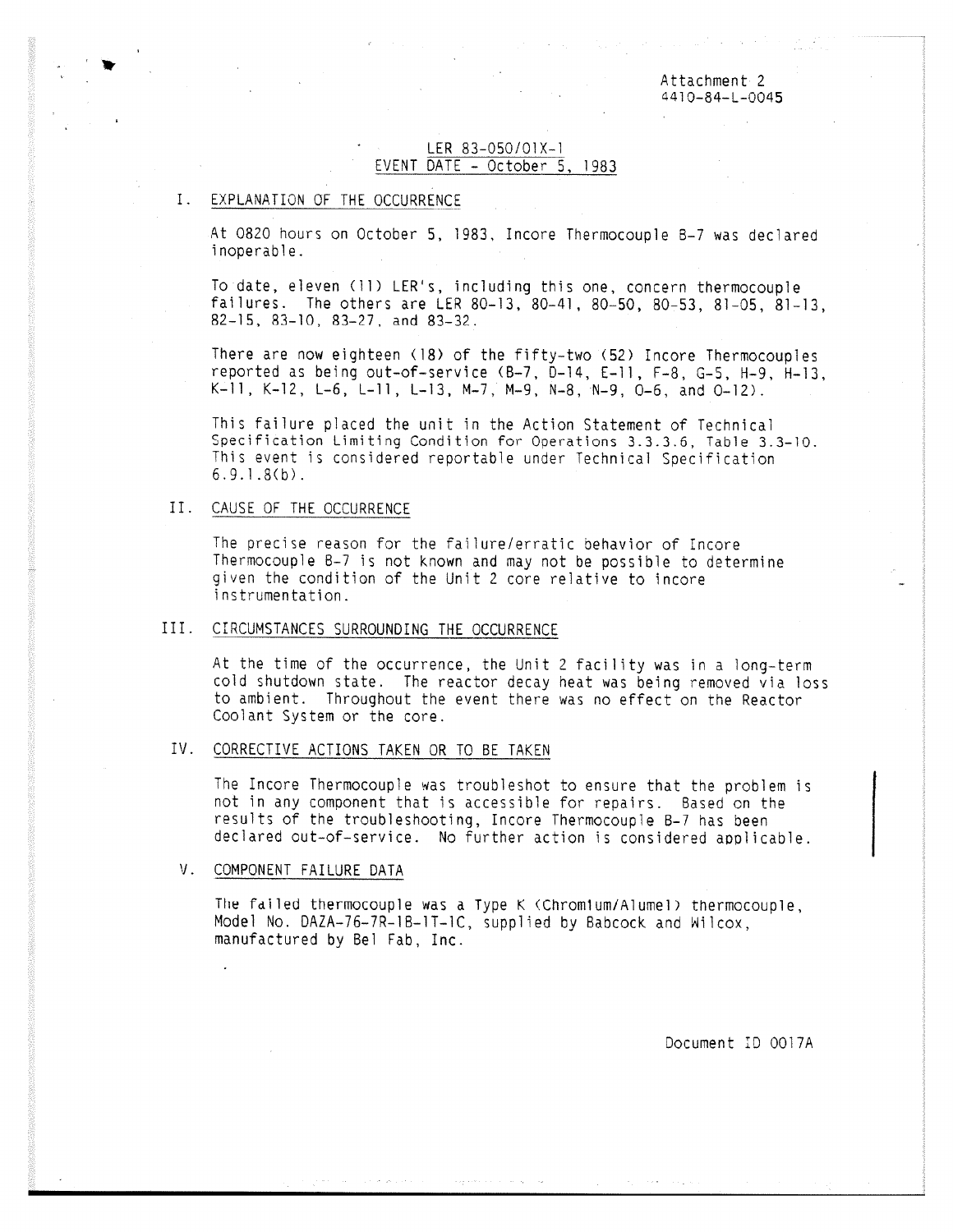

#### **GPU Nuclear Corporation**

Post Office Box 480 Route 441 South Middletown, Pennsylvania 17057-0191 717 944-7621 TELEX 84-2386 Writer's Direct Dial Number:

(717) 948-8461

4410-84-L-0045 Document ID 0017A

October 12, 1984

US Nuclear Regulatory Commission Document Control Desk Washington, DC 20555

Dear Sir:

Three Mile Island Nuclear Station, Unit 2 (TMI-2) Operating License No, DPR-73 Docket No. 50-320 Updated Licensee Event Reports

The Licensee Event Reports listed in Attachment 1 have been updated and are enclosed as Attachment 2 to this letter.

If you have any questions concerning this information, please contact Mr. J. J. Byrne of my staff.

Sincerely, . Standerfer

Vice President/Director, TMI-2

FRS/RDW/jep

Attachments

cc: Regional Administrator - Office of I & E, Dr, T. E. Murley Program Director - TMI Program Office, Dr. B. J. Snyder Deputy Program Director - TMI Program Office, Mr. L. H. Barrett

8410230034 841012 PDR ADOCK 05000320 PDR

GPU Nuclear Corporation is a subsidiary of the General Public Utilities Corporation

المتواصل والمحامد